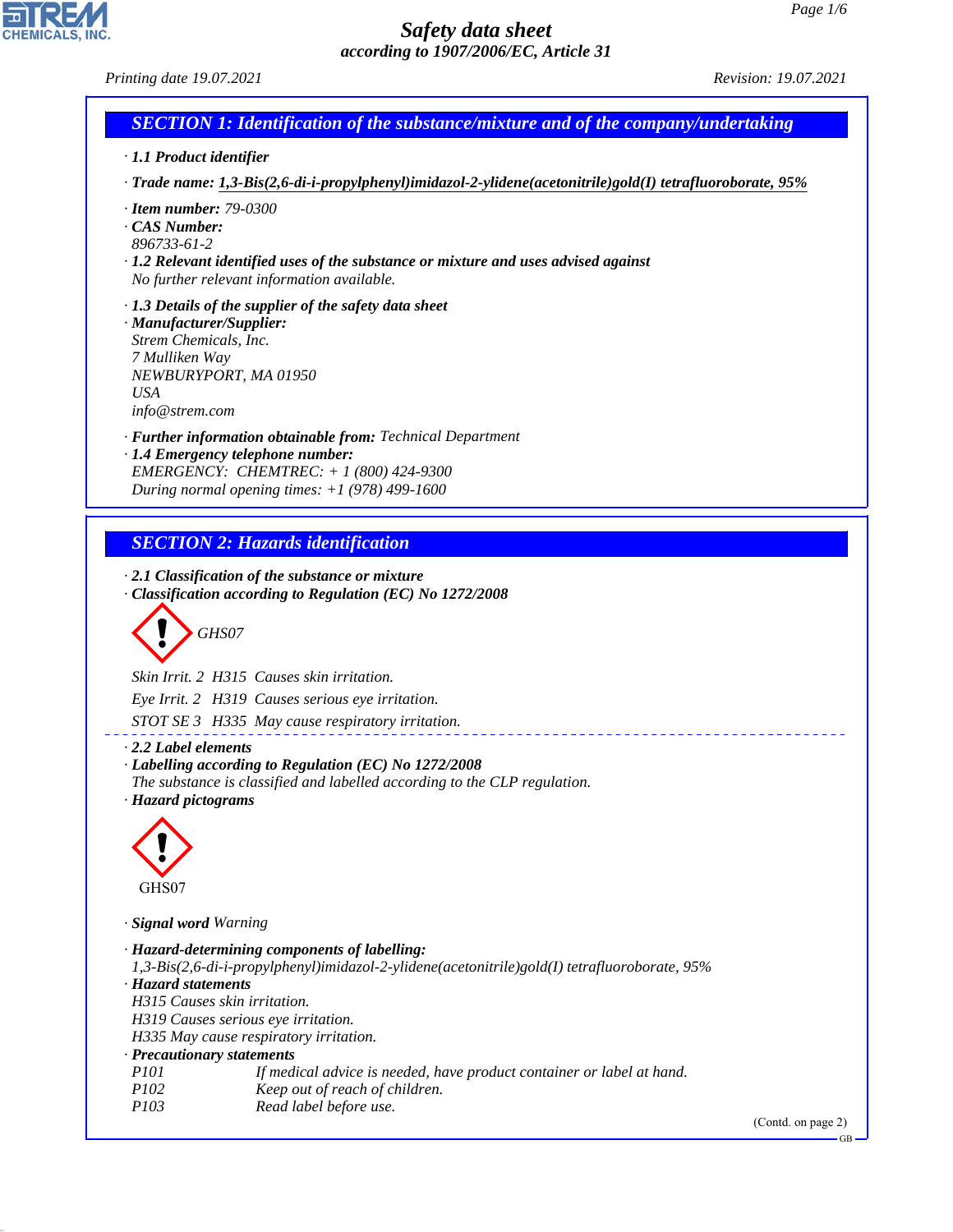*Printing date 19.07.2021 Revision: 19.07.2021*

*Trade name: 1,3-Bis(2,6-di-i-propylphenyl)imidazol-2-ylidene(acetonitrile)gold(I) tetrafluoroborate, 95%*

|                           | (Contd. of page 1)                                                                                    |
|---------------------------|-------------------------------------------------------------------------------------------------------|
| P <sub>231</sub>          | Handle under inert gas.                                                                               |
| P <sub>222</sub>          | Do not allow contact with air.                                                                        |
|                           | P305+P351+P338 IF IN EYES: Rinse cautiously with water for several minutes. Remove contact lenses, if |
|                           | present and easy to do. Continue rinsing.                                                             |
| $P403 + P233$             | Store in a well-ventilated place. Keep container tightly closed.                                      |
| P422                      | Store contents under inert gas.                                                                       |
| <i>P501</i>               | Dispose of contents/container in accordance with local/regional/national/international                |
|                           | regulations.                                                                                          |
| $\cdot$ 2.3 Other hazards |                                                                                                       |

*· Results of PBT and vPvB assessment*

*· PBT: Not applicable.*

*· vPvB: Not applicable.*

#### *SECTION 3: Composition/information on ingredients*

*· 3.1 Chemical characterisation: Substances*

*· CAS No. Description*

*896733-61-2 1,3-Bis(2,6-di-i-propylphenyl)imidazol-2 ylidene(acetonitrile)gold(I) tetrafluoroborate, 95%*

### *SECTION 4: First aid measures*

*· 4.1 Description of first aid measures*

- *· After inhalation: In case of unconsciousness place patient stably in side position for transportation.*
- *· After skin contact: Immediately wash with water and soap and rinse thoroughly.*
- *· After eye contact:*
- *Rinse opened eye for several minutes under running water. If symptoms persist, consult a doctor.*
- *· After swallowing: If symptoms persist consult doctor.*
- *· 4.2 Most important symptoms and effects, both acute and delayed No further relevant information available.*
- *· 4.3 Indication of any immediate medical attention and special treatment needed*
- *No further relevant information available.*

#### *SECTION 5: Firefighting measures*

*· 5.1 Extinguishing media*

- *· Suitable extinguishing agents: Use fire extinguishing methods suitable to surrounding conditions.*
- *· 5.2 Special hazards arising from the substance or mixture No further relevant information available.*
- *· 5.3 Advice for firefighters*
- *· Protective equipment: No special measures required.*

### *SECTION 6: Accidental release measures*

*· 6.1 Personal precautions, protective equipment and emergency procedures Not required.*

*· 6.2 Environmental precautions: No special measures required.*

*· 6.3 Methods and material for containment and cleaning up: Dispose contaminated material as waste according to item 13. Ensure adequate ventilation.*

*· 6.4 Reference to other sections*

44.1.1

*See Section 7 for information on safe handling. See Section 8 for information on personal protection equipment.*

(Contd. on page 3)

GB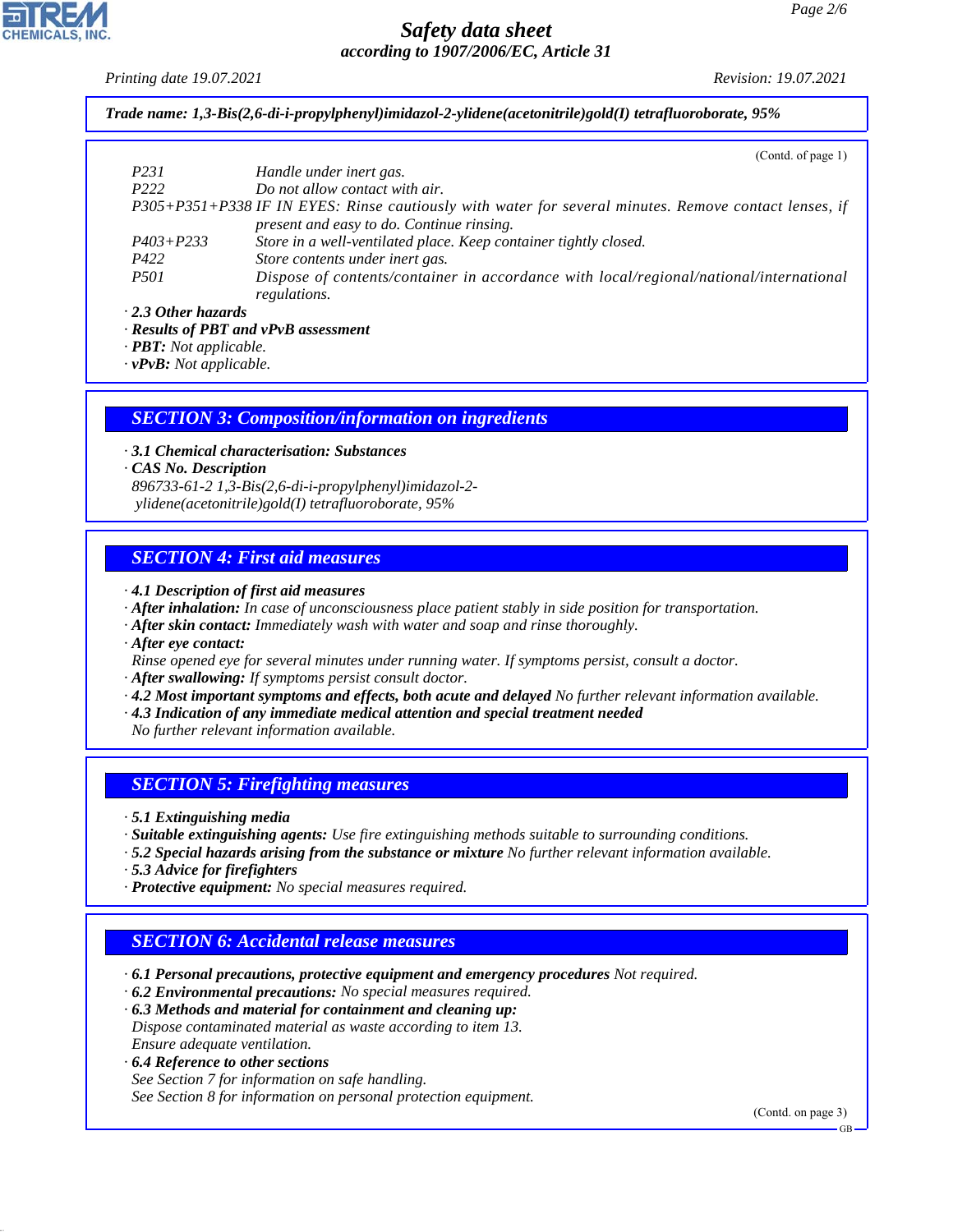*Printing date 19.07.2021 Revision: 19.07.2021*

*Trade name: 1,3-Bis(2,6-di-i-propylphenyl)imidazol-2-ylidene(acetonitrile)gold(I) tetrafluoroborate, 95%*

(Contd. of page 2)

*See Section 13 for disposal information.*

### *SECTION 7: Handling and storage*

- *· 7.1 Precautions for safe handling Open and handle receptacle with care.*
- *· Handling: Handle under inert gas.*
- *· Information about fire and explosion protection: No special measures required.*
- *· 7.2 Conditions for safe storage, including any incompatibilities*
- *· Storage: Store contents under inert gas.*
- *· Requirements to be met by storerooms and receptacles: No special requirements.*
- *· Information about storage in one common storage facility: Not required.*
- *· Further information about storage conditions: Keep container tightly sealed.*
- *· 7.3 Specific end use(s) No further relevant information available.*

*SECTION 8: Exposure controls/personal protection*

*· Additional information about design of technical facilities: No further data; see item 7.*

- *· 8.1 Control parameters*
- *· Ingredients with limit values that require monitoring at the workplace: Not required.*
- *· Additional information: The lists valid during the making were used as basis.*
- *· 8.2 Exposure controls*
- *· Personal protective equipment:*
- *· General protective and hygienic measures: Keep away from foodstuffs, beverages and feed. Immediately remove all soiled and contaminated clothing Wash hands before breaks and at the end of work. Avoid contact with the eyes and skin.*
- *· Respiratory protection:*

*In case of brief exposure or low pollution use respiratory filter device. In case of intensive or longer exposure use self-contained respiratory protective device.*

*· Protection of hands:*



44.1.1

\_S*Protective gloves*

*The glove material has to be impermeable and resistant to the product/ the substance/ the preparation.*

*Due to missing tests no recommendation to the glove material can be given for the product/ the preparation/ the chemical mixture.*

*Selection of the glove material on consideration of the penetration times, rates of diffusion and the degradation · Material of gloves*

*The selection of the suitable gloves does not only depend on the material, but also on further marks of quality and varies from manufacturer to manufacturer.*

*· Penetration time of glove material*

*The exact break through time has to be found out by the manufacturer of the protective gloves and has to be observed.*

(Contd. on page 4)

GB

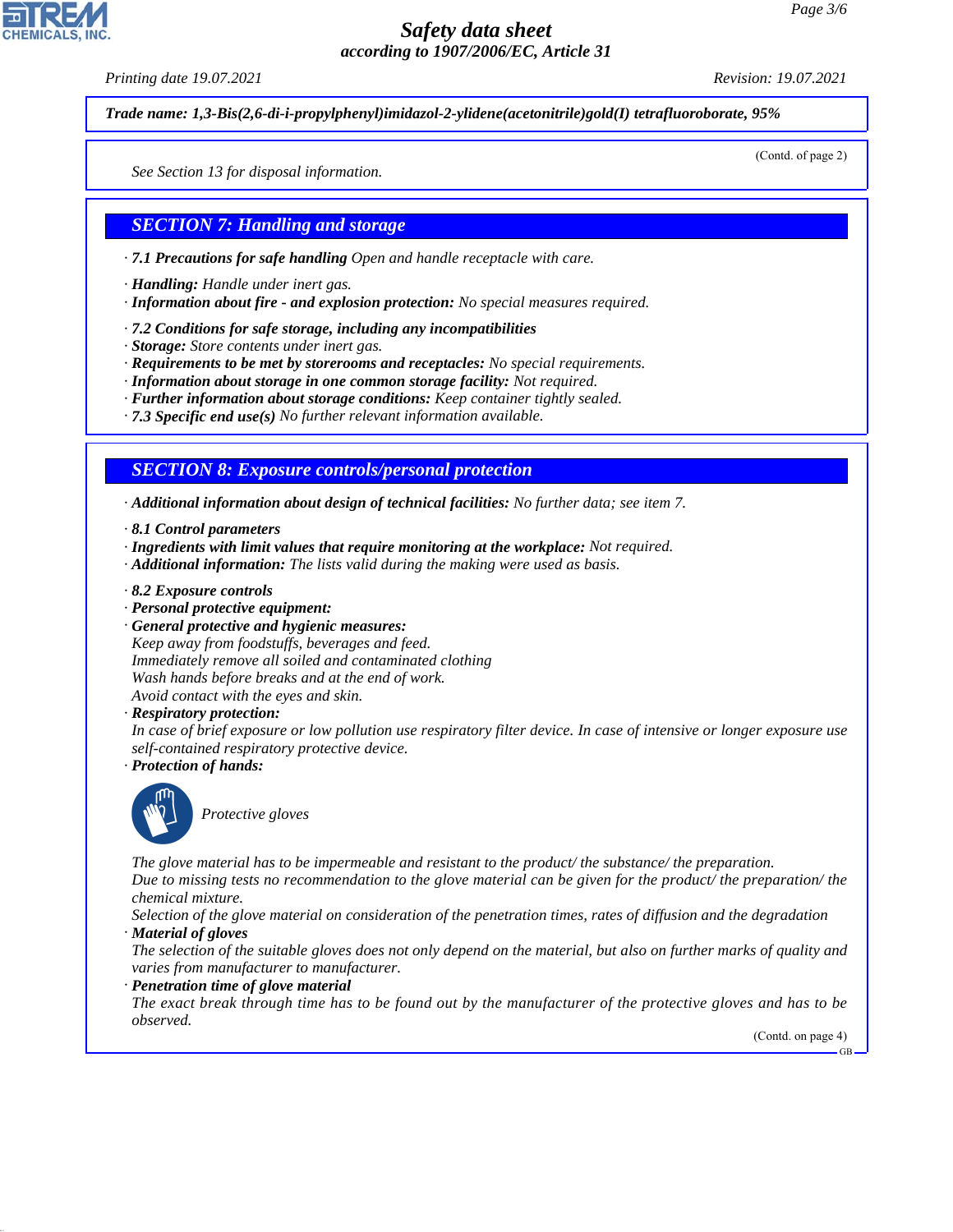*Printing date 19.07.2021 Revision: 19.07.2021*

CHEMICALS, INC.

| $\cdot$ Eye protection:                                                                  |                                               | (Contd. of page 3) |
|------------------------------------------------------------------------------------------|-----------------------------------------------|--------------------|
|                                                                                          |                                               |                    |
| Tightly sealed goggles                                                                   |                                               |                    |
| .9.1 Information on basic physical and chemical properties<br><b>General Information</b> |                                               |                    |
| $\cdot$ Appearance:                                                                      |                                               |                    |
| Form:                                                                                    | Solid                                         |                    |
| Colour:                                                                                  | White                                         |                    |
| $\cdot$ Odour:                                                                           | <i><b>Odourless</b></i>                       |                    |
| · Odour threshold:                                                                       | Not determined.                               |                    |
| $\cdot$ pH-value:                                                                        | Not applicable.                               |                    |
| · Change in condition                                                                    |                                               |                    |
| Melting point/freezing point:                                                            | Undetermined.                                 |                    |
| Initial boiling point and boiling range: Undetermined.                                   |                                               |                    |
| · Flash point:                                                                           | Not applicable.                               |                    |
| · Flammability (solid, gas):                                                             | Not determined.                               |                    |
| · Ignition temperature:                                                                  |                                               |                    |
| <b>Decomposition temperature:</b>                                                        | Not determined.                               |                    |
| · Auto-ignition temperature:                                                             | Not determined.                               |                    |
| · Explosive properties:                                                                  | Product does not present an explosion hazard. |                    |
| · Explosion limits:                                                                      |                                               |                    |
| Lower:                                                                                   | Not determined.                               |                    |
| <b>Upper:</b>                                                                            | Not determined.                               |                    |
| · Vapour pressure:                                                                       | Not applicable.                               |                    |
| $\cdot$ Density:                                                                         | Not determined.                               |                    |
| · Relative density                                                                       | Not determined.                               |                    |
| · Vapour density                                                                         | Not applicable.                               |                    |
| $\cdot$ Evaporation rate                                                                 | Not applicable.                               |                    |
| · Solubility in / Miscibility with                                                       |                                               |                    |
| water:                                                                                   | Insoluble.                                    |                    |
| · Partition coefficient: n-octanol/water:                                                | Not determined.                               |                    |
| · Viscosity:                                                                             |                                               |                    |
| Dynamic:                                                                                 | Not applicable.                               |                    |
| Kinematic:                                                                               | Not applicable.                               |                    |
| · Solvent content:                                                                       |                                               |                    |
| Organic solvents:                                                                        | $0.0\%$                                       |                    |
| $VOC$ (EC)                                                                               | $0.00\%$                                      |                    |
| Solids content:                                                                          | 100.0%                                        |                    |
| .9.2 Other information                                                                   | No further relevant information available.    |                    |

# *SECTION 10: Stability and reactivity*

44.1.1

*· 10.1 Reactivity No further relevant information available.*

GB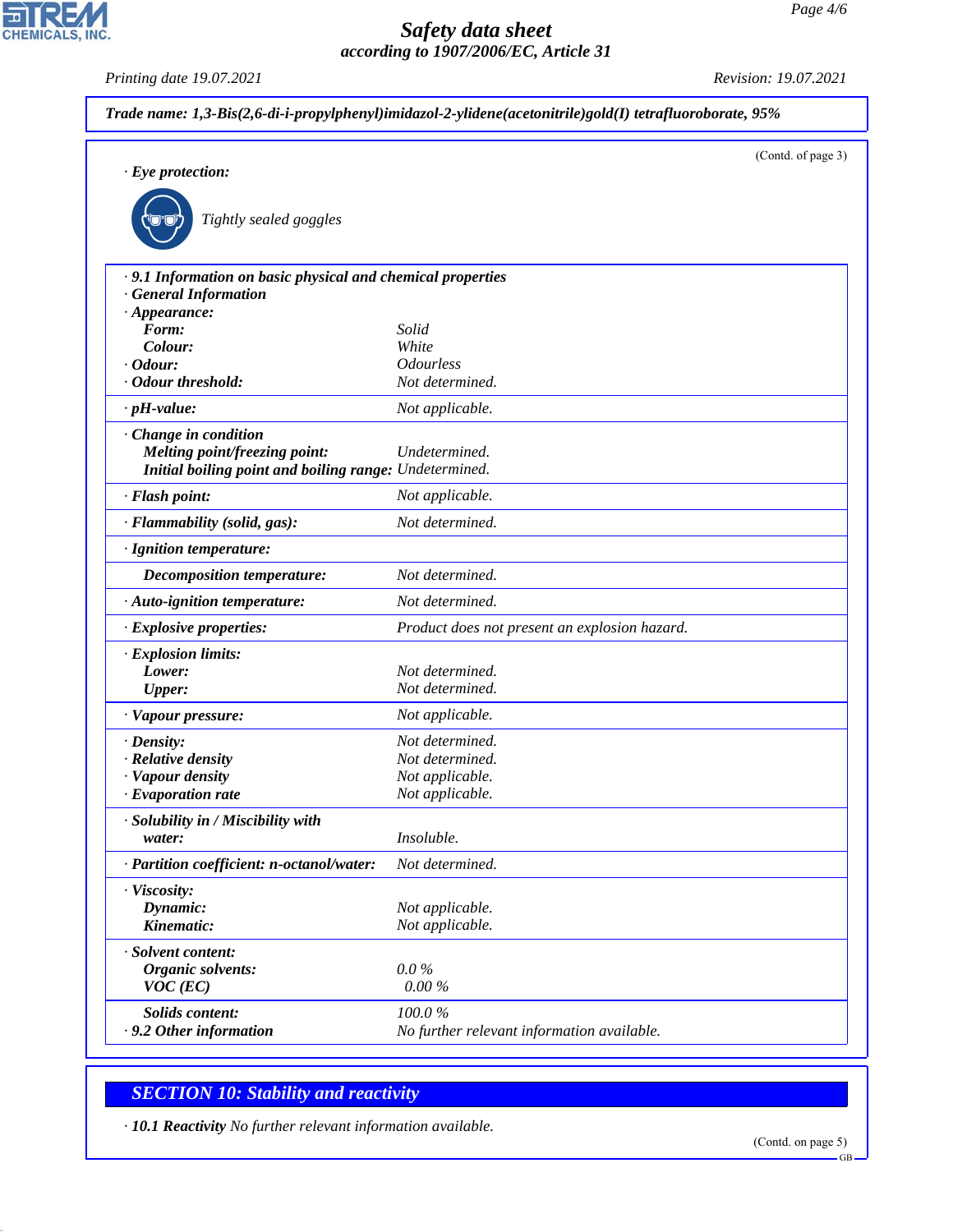*Printing date 19.07.2021 Revision: 19.07.2021*

(Contd. of page 4)

*Trade name: 1,3-Bis(2,6-di-i-propylphenyl)imidazol-2-ylidene(acetonitrile)gold(I) tetrafluoroborate, 95%*

- *· 10.2 Chemical stability*
- *· Thermal decomposition / conditions to be avoided: No decomposition if used according to specifications.*
- *· 10.3 Possibility of hazardous reactions No dangerous reactions known.*
- *· 10.4 Conditions to avoid No further relevant information available.*
- *· 10.5 Incompatible materials: No further relevant information available.*
- *· 10.6 Hazardous decomposition products: No dangerous decomposition products known.*

# *SECTION 11: Toxicological information*

- *· 11.1 Information on toxicological effects*
- *· Acute toxicity Based on available data, the classification criteria are not met.*
- *· Primary irritant effect:*
- *· Skin corrosion/irritation*
- *Causes skin irritation.*
- *· Serious eye damage/irritation*
- *Causes serious eye irritation.*
- *· Respiratory or skin sensitisation Based on available data, the classification criteria are not met.*
- *· CMR effects (carcinogenity, mutagenicity and toxicity for reproduction)*
- *· Germ cell mutagenicity Based on available data, the classification criteria are not met.*
- *· Carcinogenicity Based on available data, the classification criteria are not met.*
- *· Reproductive toxicity Based on available data, the classification criteria are not met.*
- *· STOT-single exposure*
- *May cause respiratory irritation.*
- *· STOT-repeated exposure Based on available data, the classification criteria are not met.*
- *· Aspiration hazard Based on available data, the classification criteria are not met.*

### *SECTION 12: Ecological information*

- *· 12.1 Toxicity*
- *· Aquatic toxicity: No further relevant information available.*
- *· 12.2 Persistence and degradability No further relevant information available.*
- *· 12.3 Bioaccumulative potential No further relevant information available.*
- *· 12.4 Mobility in soil No further relevant information available.*
- *· Additional ecological information:*
- *· General notes: Not known to be hazardous to water.*
- *· 12.5 Results of PBT and vPvB assessment*
- *· PBT: Not applicable.*
- *· vPvB: Not applicable.*
- *· 12.6 Other adverse effects No further relevant information available.*

### *SECTION 13: Disposal considerations*

- *· 13.1 Waste treatment methods*
- *· Recommendation*

44.1.1

*Must not be disposed together with household garbage. Do not allow product to reach sewage system.*

- *· Uncleaned packaging:*
- *· Recommendation: Disposal must be made according to official regulations.*

(Contd. on page 6)

GB